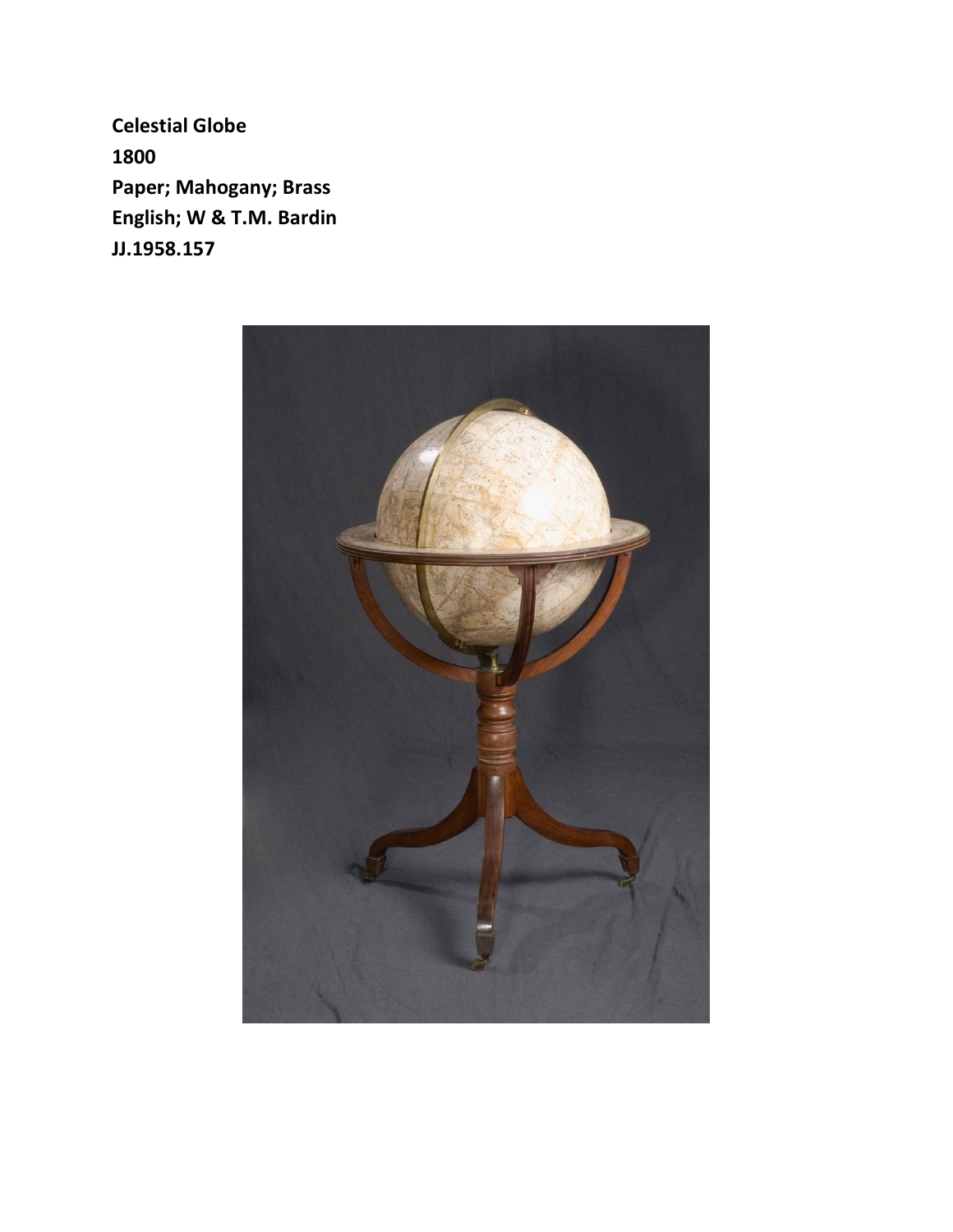

Long before there were planetariums or advanced technologies available for studying the sky, people devised ways of depicting the sun, moon, planets, and stars in relation to the Earth. There was a desire to learn about astronomical history and events; people wanted to figure out how Earth fit into the grand scheme of the universe. Globes helped to put objects into perspective, and served as scientific instruments, ornamental showpieces, and physical illustrations of the astronomy beliefs of the day. These were important status symbols in the  $18<sup>th</sup>$  and early  $19<sup>th</sup>$  century. They were necessary for those who wished to discuss world travel or astronomy but they were also very expensive since only a few could be made each year by a workman.

Generally, there are three types of globes. Terrestrial globes detail geographical features of the Earth. The first known terrestrial globe was made in 1492. There are also globes that illustrate the physical features of celestial bodies, such as the moon or Mars. Celestial globes, known to have been in existence since the 3<sup>rd</sup> century BC, are spherical maps of the sky—models of the visible heavens. The concept